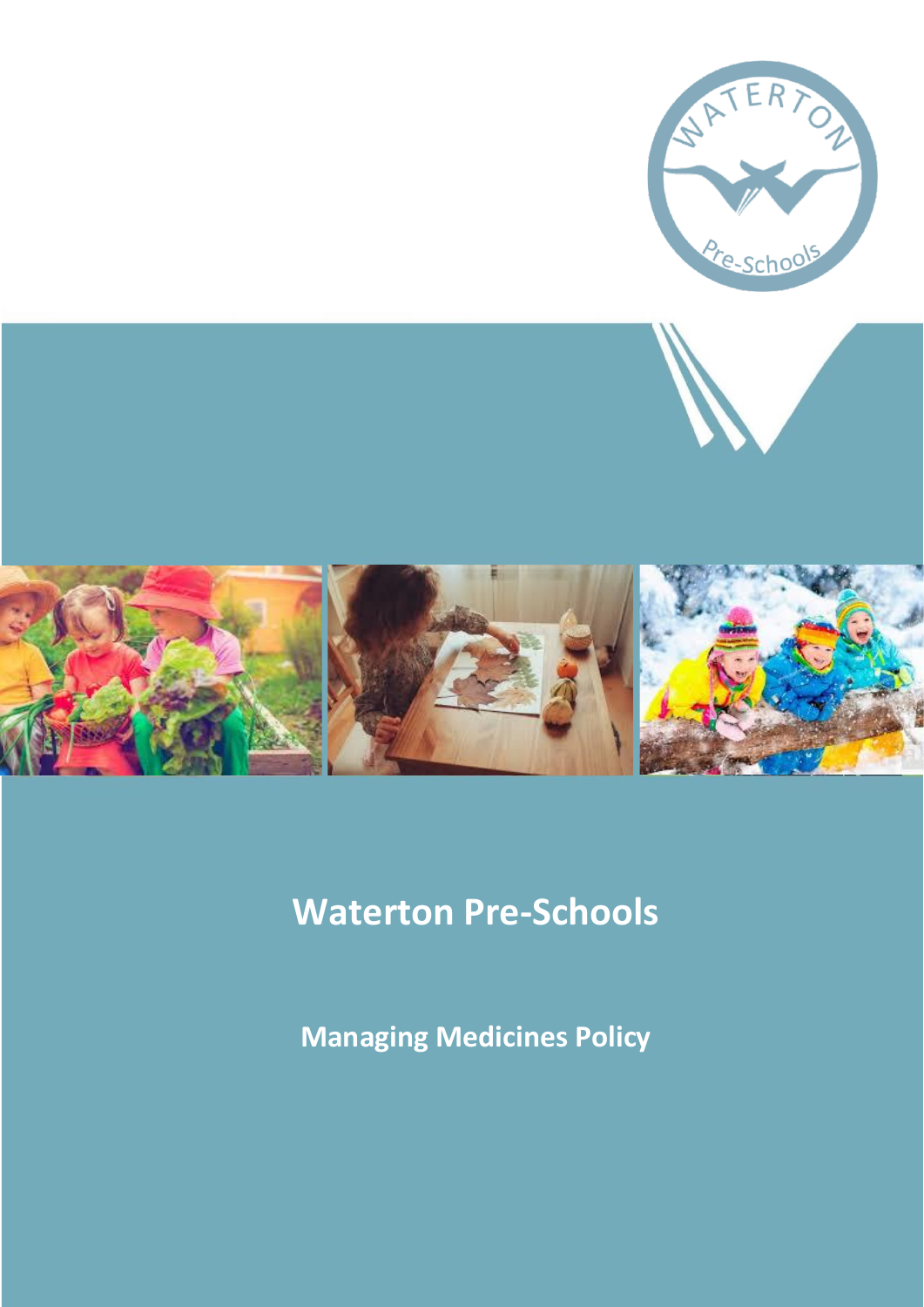#### **WATERTON PRE-SCHOOLS**

### **Wrenthorpe Pre-School**

## **Procedure for Handling, Storing and Administering Medication**

Staff should only store, supervise or administer medicines which have been prescribed for a specific child.

### Accepting Medication

When a parent/carer brings in medication for their child, a staff member must check to ensure that the medication has the child's name on the container. It should be in the original container. The following details are then checked as appropriate and recorded:

- 1. Name of the child.
- 2. Name of the doctor.
- 3. The name of the medication.
- 4. The date the medicine was dispensed.
- 5. Dosage.
- 6. Date of last medication.
- 7. Details of the medical condition for which the medication is required.
- 8. Times administration required.
- 9. Circumstances in which medication is required.

This record must then be signed by the parent/carer and the Deputy Manager informed. This is the Medicine Administration Record or MAR.

Any medication brought in daily must also be recorded and signed in on a "Medication Sheet" (on the clip board). When a parent or carer takes the medication home it must also be signed out on the same medication sheet by the parent/carer.

There is a long term medication sheet for items left long term and a short term one for items which are taken and returned on a daily basis. This provides a record of medications on the premises.

### Asthma Inhalers

In the case of a parent bringing in and taking home a child's asthma inhaler on a daily basis, once the initial M.A.R. has been filled in, the staff member accepting the inhaler will sign the form to acknowledge receipt of the inhaler. If there is any change, e.g. new inhaler dispensed, then an update to the M.A.R. will be done.

### Storage

Medication will normally be stored in the green medical basket in the office. If medicines need refrigeration, they will be clearly labelled and kept upright in the fridge in the office.

### Procedure for administering medication

- 1. It is the responsibility of the child's keyworker or, in their absence, another member of staff to administer medication at the appropriate time.
- 2. The details on the medication must be checked against the M.A.R. and must be witnessed by a deputy manager before administering the medication to the child.
- 3. Once administered the details are completed on the M.A.R. and signed by both members of the staff administering and witnessing it.